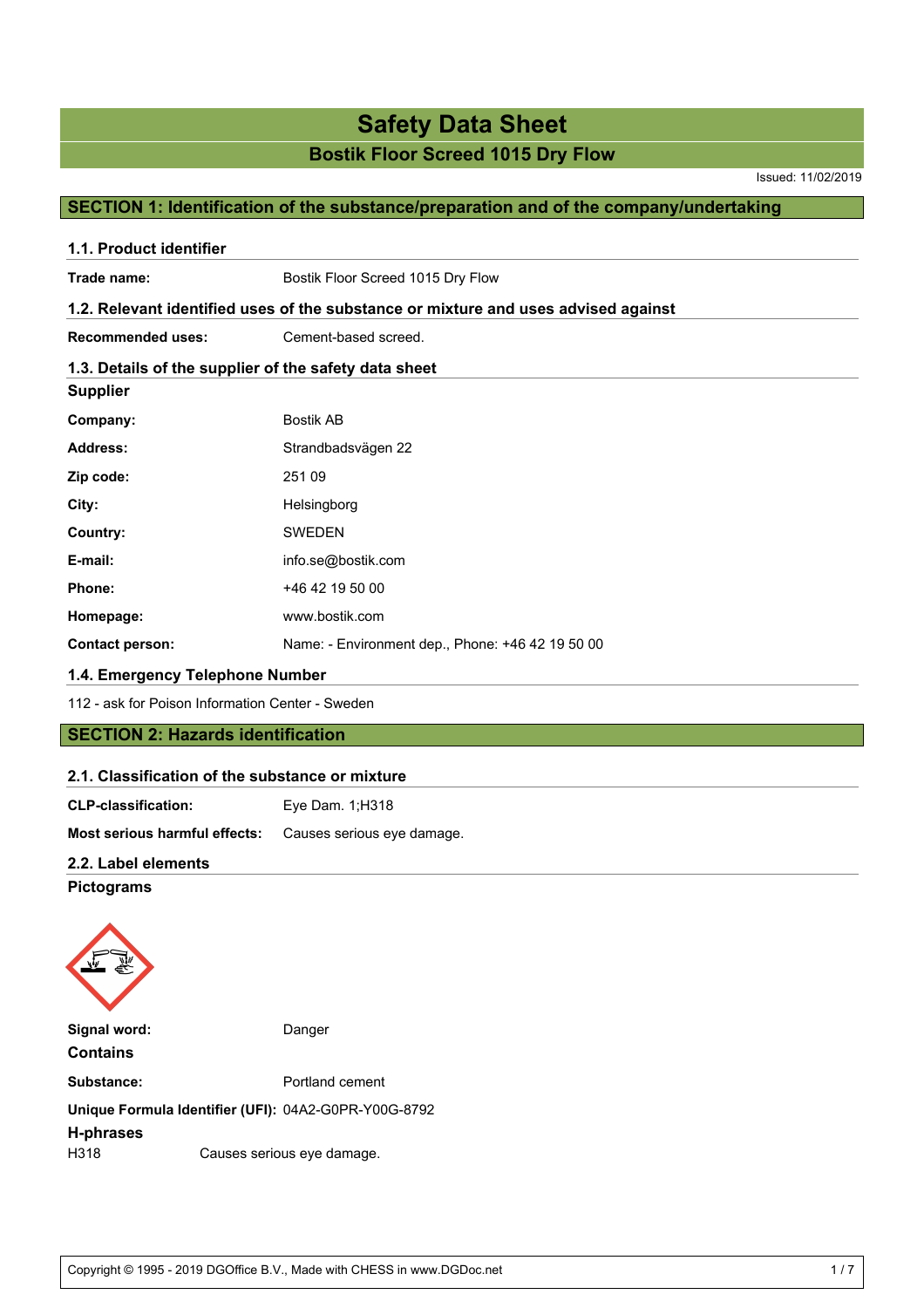Issued: 11/02/2019

## **P-phrases** P101 If medical advice is needed, have product container or label at hand. P102 Keep out of reach of children. P280 Wear protective gloves/protective clothing/eye protection/face protection. P305+351+338 IF IN EYES: Rinse cautiously with water for several minutes. Remove contact lenses, if present and easy to do. Continue rinsing. P310 Immediately call a POISON CENTER or doctor/physician. P302+352 IF ON SKIN: Wash with plenty of water and soap.

## **2.3. Other hazards**

Product dust may be irritating to eyes, skin and respiratory system. When cement reacts with water a strong alkaline solution is produced. Prolonged contact with wet cement or wet concrete may cause serious burns because they develop without pain being felt e.g. when kneeling in wet cement even when wearing trousers. Frequent inhalation of large quantities of cement dust over a long period of time increases the risk of developing lung disease.

This mixture contains no components considered to be persistent, bioaccumulative and toxic (PBT) or very persistent and very bioaccumulative / vPvB) at levels of 0.1% or higher.

## **SECTION 3: Composition/information on ingredients**

#### **3.2. Mixtures**

| Substance                   | CAS No     | EC No      | $ REACH$ Reg. No. | <b>Concentration</b> | <b>Notes</b> | CLP-<br>classification                                  |
|-----------------------------|------------|------------|-------------------|----------------------|--------------|---------------------------------------------------------|
| Quarts sand                 | 14808-60-7 | 1238-878-4 |                   | l40 -< 80%           |              |                                                         |
| Portland cement 165997-15-1 |            | l266-043-4 |                   | l -< 5%              |              | Skin Irrit. 2;H315<br>Eye Dam. 1;H318<br>STOT SE 3;H335 |

Please see section 16 for the full text of H-phrases.

## **SECTION 4: First aid measures**

#### **4.1. Description of first aid measures**

| Inhalation:          | Fresh air and rest. Rinse nose, mouth and throat with water. Consult a physician for<br>specific advice. Dust may irritate the respiratory tract.                                                              |
|----------------------|----------------------------------------------------------------------------------------------------------------------------------------------------------------------------------------------------------------|
| Ingestion:           | Get medical attention immediately. Thoroughly rinse the mouth with water. Never give<br>anything by mouth to an unconscious person.                                                                            |
| <b>Skin contact:</b> | Remove contaminated clothing. Wash skin with soap and water. Seek medical attention for<br>skin irritation or allergic reactions.                                                                              |
| Eye contact:         | Open eye wide, remove any contact lenses and flush immediately with water (preferably<br>using eye wash equipment). Seek medical advice immediately. Continue flushing until<br>medical attention is obtained. |
| General:             | In the event of an accident, nausea or other effect, contact a doctor immediately.                                                                                                                             |

#### **4.2. Most important symptoms and effects, both acute and delayed**

Risk of serious damage to eyes.

#### **4.3. Indication of any immediate medical attention and special treatment needed**

Show this Material Safety Data Sheet to the doctor. To hospital if strong cough or vomiting occurs, or if larger quantity has been consumed.

#### **SECTION 5: Fire-fighting measures**

## **5.1. Extinguishing media**

**Suitable extinguishing media:** Use extinguishing media appropriate for surrounding fire.

Copyright © 1995 - 2019 DGOffice B.V., Made with CHESS in www.DGDoc.net 2 / 7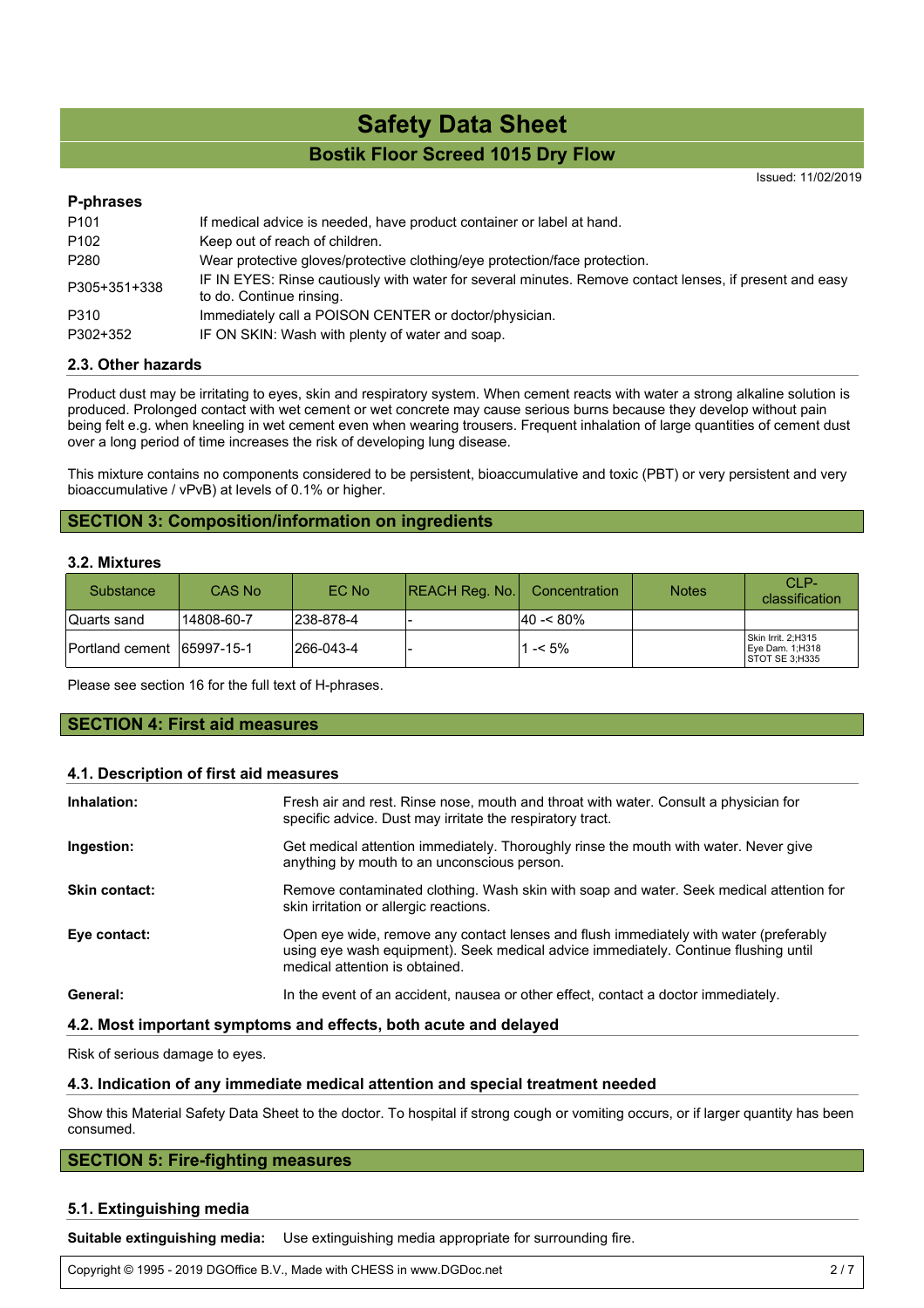Issued: 11/02/2019

**Unsuitable extinguishing media:** Do not use a direct water jet.

## **5.2. Special hazards arising from the substance or mixture**

No dangerous products of combustion are known.

## **5.3. Advice for fire-fighters**

Wear respiratory protection with combination filter (dust and gas filter). Prevent discharges into the sewage system, watercourses or ground.

**Other Information:** No action shall be taken that involves personal risk or without appropriate training. The surrounding area must be removed. Keep unnecessary and undeclared workers away. Do not touch or walk through chemicals. Use suitable protective equipment. Show this safety data sheet if possible.

## **SECTION 6: Accidental release measures**

## **6.1. Personal precautions, protective equipment and emergency procedures**

**For non-emergency personnel:** Wear respirator if there is dust formation. Use suitable protective clothes, protective gloves and protective goggles. Avoid inhaling dust/mist.

**For emergency responders:** Wear respirator if there is dust formation.

## **6.2. Environmental precautions**

Avoid generation and spreading of dust. Prevent discharge into the sewage system, due to the risk of blockage.

#### **6.3. Methods and material for containment and cleaning up**

Collect with vacuum cleaner or carefully sweep together and collect. Collect in containers and seal securely.

#### **6.4. Reference to other sections**

See section 13 for waste disposal. See Sections 7 and 8 for prevention.

**Other Information:** In the event of major emissions, contact the relevant authorities.

## **SECTION 7: Handling and storage**

## **7.1. Precautions for safe handling**

Use the product under well-ventilated conditions. Avoid dust formation. Use personal protective equipment. Good working hygiene must always be observed when handling product. When using do not eat, drink or smoke. The cement is chrome reduced. Persons who are allergic to chrome should not use the ready to use mixture.

#### **7.2. Conditions for safe storage, including any incompatibilities**

The product is chrome reduced to reduce the risk of chromium allergy. The effect is reduced during storage, especially in humid environments. Observe durability. Store in the original container in a dry place.

## **7.3. Specific end use(s)**

See Product Data Sheet.

## **SECTION 8: Exposure controls/personal protection**

## **8.1. Control parameters**

**Occupational exposure limit:** Contains no substances subject to reporting requirements

Copyright © 1995 - 2019 DGOffice B.V., Made with CHESS in www.DGDoc.net 3 / 7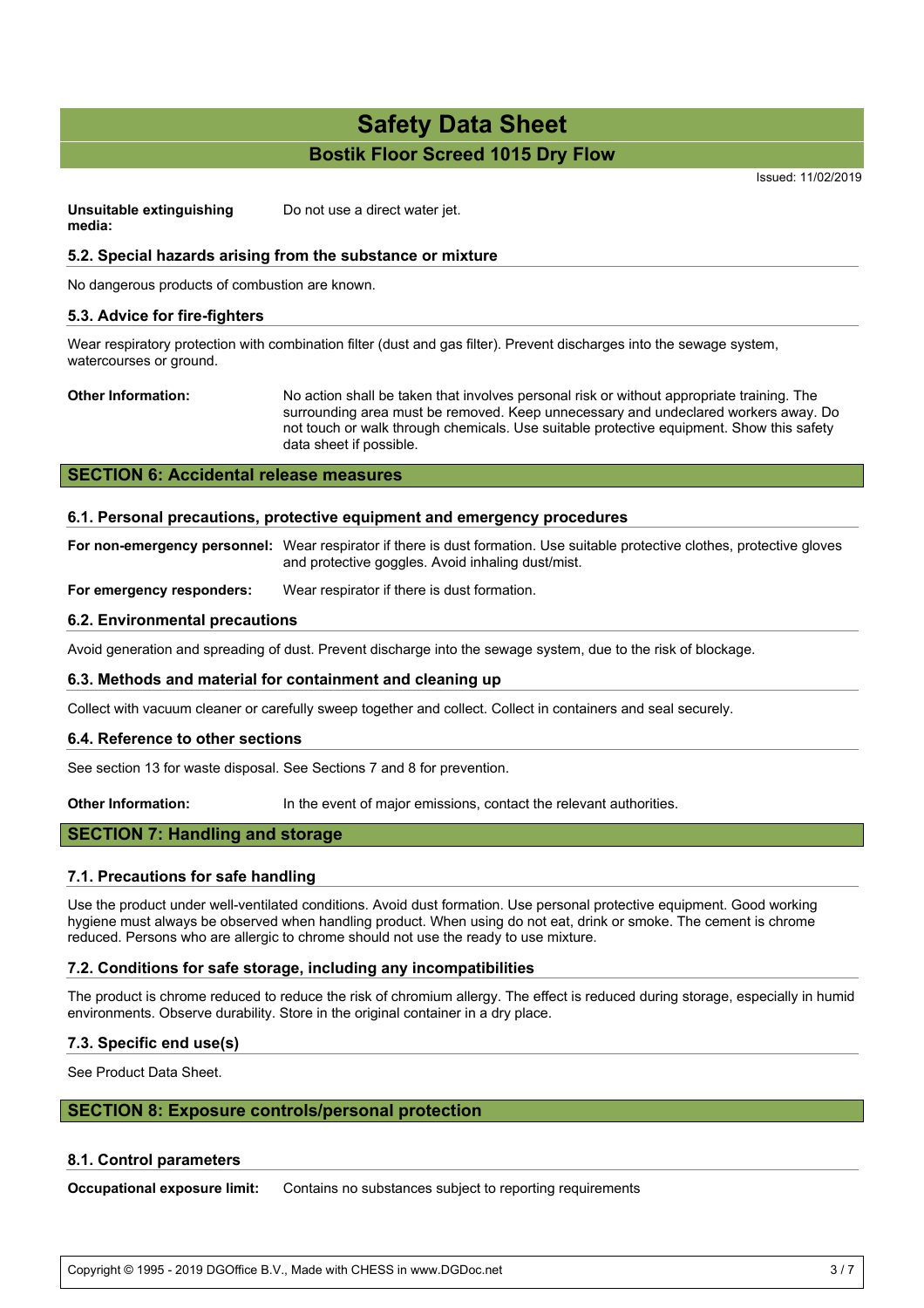Issued: 11/02/2019

## **8.2. Exposure controls**

| <b>Exposure controls:</b>                  | Personal precautions: Avoid skin contact with product, wipe up the pollution / spill as soon<br>as incurred. Provide training for employees to prevent exposure. Use personal protective<br>equipment as in Section 8. Good working hygiene must always be observed when handling<br>product. Do not eat, drink or smoke during work. Wash hands before breaks, before using<br>restroom facilities, and at the end of work. |  |
|--------------------------------------------|------------------------------------------------------------------------------------------------------------------------------------------------------------------------------------------------------------------------------------------------------------------------------------------------------------------------------------------------------------------------------------------------------------------------------|--|
| Appropriate engineering<br>controls:       | Make sure the ventilation is sufficient. This can be achieved by local exhaustion or general<br>ventilation. (EN 689 - Methods for determining inhalation exponer). This applies especially<br>to the mixing / stirring area. If this is not enough to keep the concentration below the limit<br>values, respiratory protection must be used.                                                                                |  |
| eye/face protection:                       | <b>Personal protective equipment,</b> Use tight-fitting protective goggles. Eye protection must conform to EN 166. Access to eye<br>wash or face wash.                                                                                                                                                                                                                                                                       |  |
| skin protection:                           | <b>Personal protective equipment,</b> Wear appropriate clothing to prevent reasonably probable skin contact. Take off<br>contaminated clothing and wash before reuse.                                                                                                                                                                                                                                                        |  |
| hand protection:                           | Personal protective equipment, Use suitable protective gloves made of nitrile rubber. Gloves must conform to EN 374.<br>Breakthrough time: > 480 min If signs of wear and tear are noticed then the gloves should<br>be replaced.                                                                                                                                                                                            |  |
| respiratory protection:                    | <b>Personal protective equipment, Wear respirator if there is dust formation.</b>                                                                                                                                                                                                                                                                                                                                            |  |
| <b>Environmental exposure</b><br>controls: | Prevent discharge into the sewage system, due to the risk of blockage.                                                                                                                                                                                                                                                                                                                                                       |  |
| <b>Other Information:</b>                  | Pay attention to warning labels on the container. The work place and work methods shall<br>be oganized in such a way that direct contact with the product is prevented.                                                                                                                                                                                                                                                      |  |

## **SECTION 9: Physical and chemical properties**

## **9.1. Information on basic physical and chemical properties**

| Parameter                               | Value/unit           |                |  |
|-----------------------------------------|----------------------|----------------|--|
| <b>State</b>                            | Powder.              |                |  |
| Colour                                  | Grey                 |                |  |
| Odour                                   | No Smell             |                |  |
| Solubility                              | Miscible with water. |                |  |
| Explosive properties                    | No data              |                |  |
| Oxidising properties                    | No data              |                |  |
| Parameter                               | Value/unit           | <b>Remarks</b> |  |
| pH (solution for use)                   | $11 - 11.5$          |                |  |
| pH (concentrate)                        | No data              |                |  |
| Melting point                           | No data              |                |  |
| Freezing point                          | No data              |                |  |
| Initial boiling point and boiling range | No data              |                |  |
| <b>Flash Point</b>                      | No data              |                |  |
| Evaporation rate                        | No data              |                |  |
| Flammability (solid, gas)               | No data              |                |  |
| <b>Flammability limits</b>              | No data              |                |  |
| <b>Explosion limits</b>                 | No data              |                |  |
| Vapour pressure                         | No data              |                |  |
| Vapour density                          | No data              |                |  |
| Relative density                        | No data              |                |  |
| Partition coefficient n-octonol/water   | No data              |                |  |
| Auto-ignition temperature               | No data              |                |  |
| Decomposition temperature               | No data              |                |  |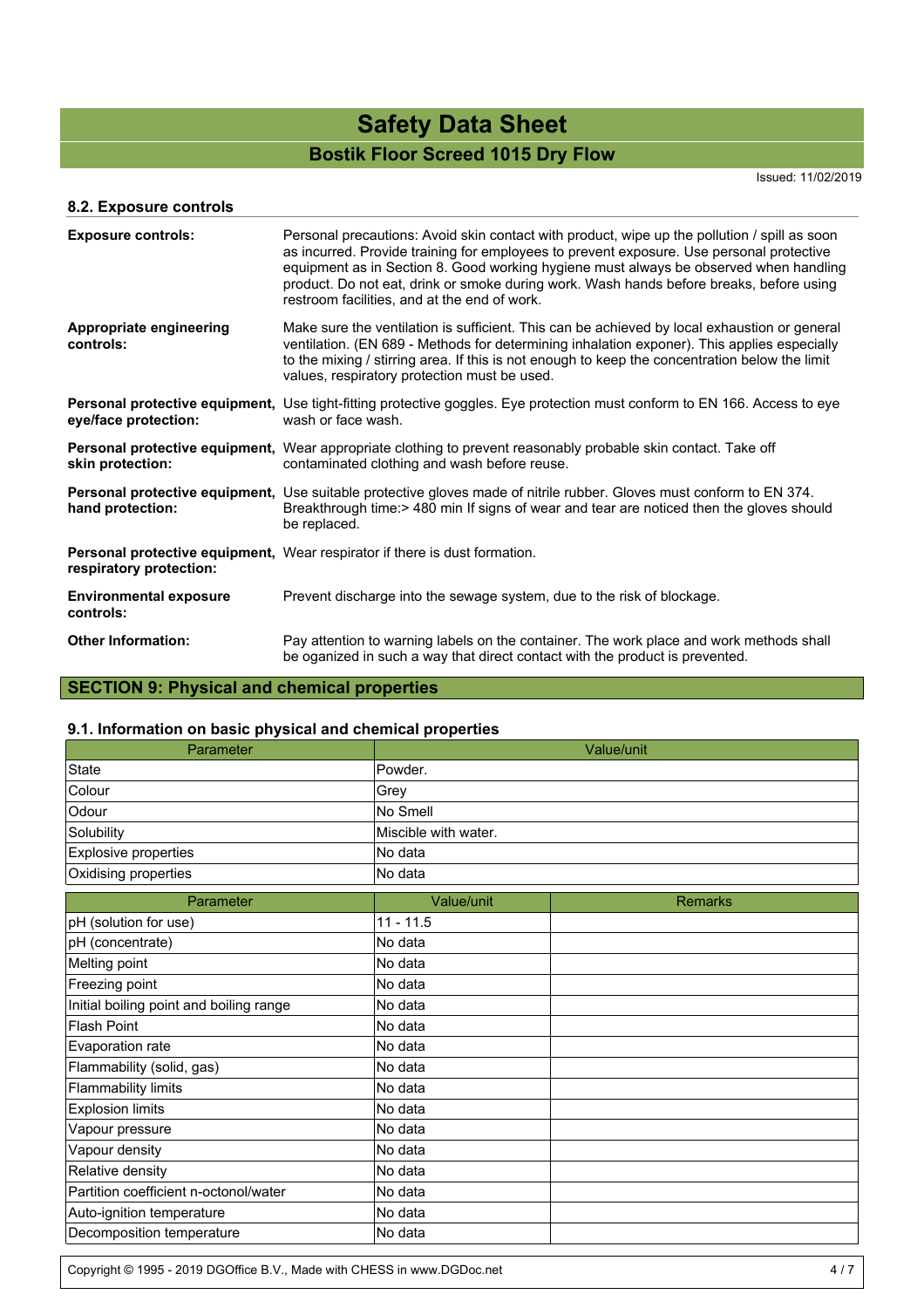# **Safety Data Sheet**

## **Bostik Floor Screed 1015 Dry Flow**

Issued: 11/02/2019

| Viscosity      | data        |  |
|----------------|-------------|--|
| $\sim$<br>nold | data<br>n L |  |

## **9.2 Other information**

## **SECTION 10: Stability and reactivity**

## **10.1. Reactivity**

Reacts exothermically with water.

## **10.2. Chemical stability**

Stable under recommended storage and handling conditions.

## **10.3. Possibility of hazardous reactions**

Reacts violently with acids.

#### **10.4. Conditions to avoid**

Protect against moisture.

## **10.5. Incompatible materials**

No known

## **10.6. Hazardous decomposition products**

No dangerous decomposition products during appropriate storage and handling.

## **SECTION 11: Toxicological information**

## **11.1. Information on toxicological effects**

| Acute toxicity - oral:                                     | Based on existing data, the classification criteria are deemed not to have been met. |
|------------------------------------------------------------|--------------------------------------------------------------------------------------|
| <b>Acute toxicity - dermal:</b>                            | Based on existing data, the classification criteria are deemed not to have been met. |
| Acute toxicity - inhalation:                               | Based on existing data, the classification criteria are deemed not to have been met. |
| <b>Skin corrosion/irritation:</b>                          | May cause slight irritation.                                                         |
| Serious eye damage/eye<br>irritation:                      | Causes serious eye damage.                                                           |
| <b>Respiratory sensitisation or</b><br>skin sensitisation: | Based on existing data, the classification criteria are deemed not to have been met. |
| Germ cell mutagenicity:                                    | Based on existing data, the classification criteria are deemed not to have been met. |
| <b>Carcinogenic properties:</b>                            | Based on existing data, the classification criteria are deemed not to have been met. |
| <b>Reproductive toxicity:</b>                              | Based on existing data, the classification criteria are deemed not to have been met. |
| Single STOT exposure:                                      | Based on existing data, the classification criteria are deemed not to have been met. |
| <b>Repeated STOT exposure:</b>                             | Based on existing data, the classification criteria are deemed not to have been met. |
| <b>Aspiration hazard:</b>                                  | Based on existing data, the classification criteria are deemed not to have been met. |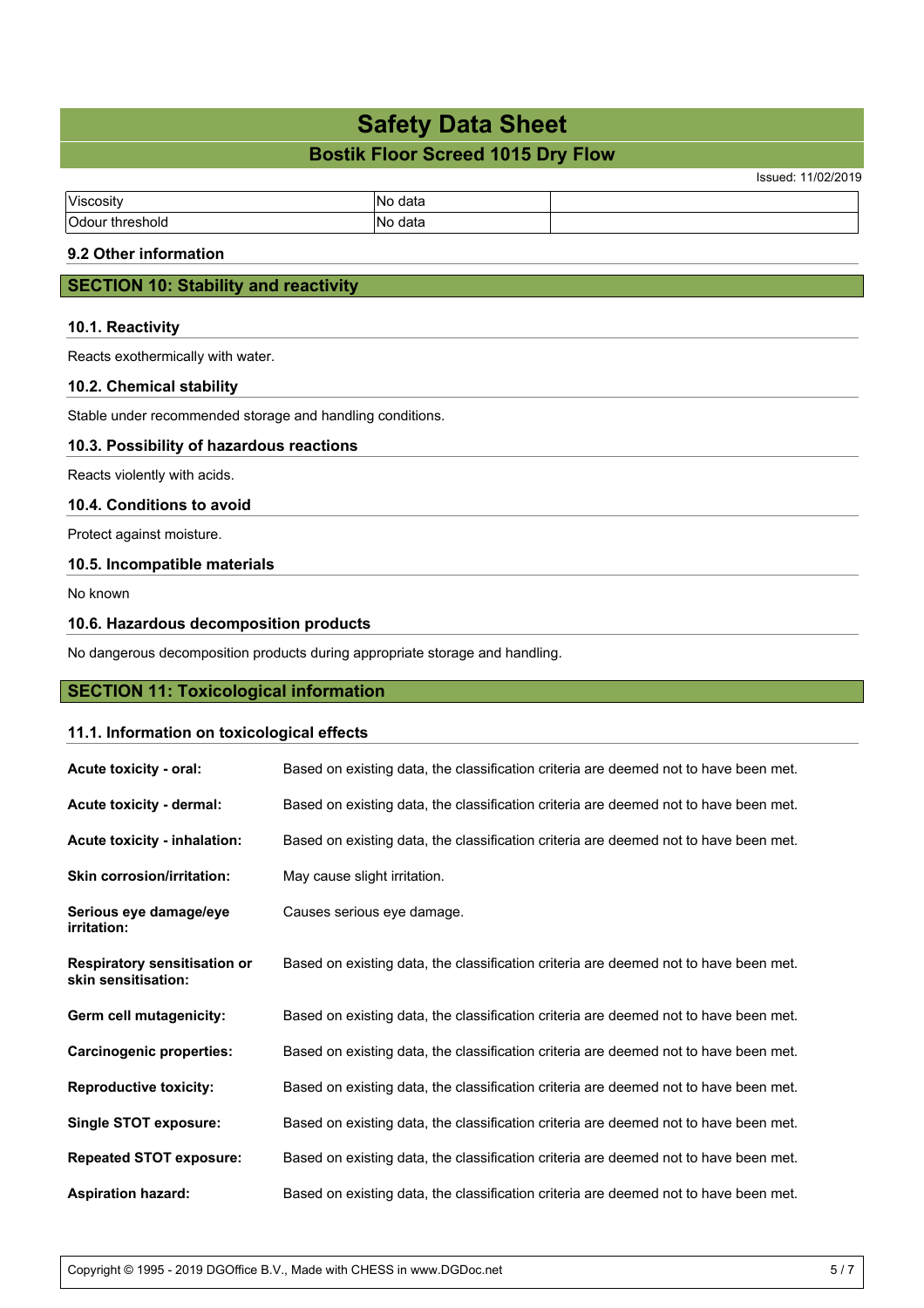Issued: 11/02/2019

**Other toxicological effects:** The product is chrome reduced to reduce the risk of chromium allergy. The effect is reduced during storage, especially in humid environments. Observe durability. Store in the original container in a dry place.

## **SECTION 12: Ecological information**

## **12.1. Toxicity**

No known negative effects.

## **12.2. Persistence and degradability**

No information available

## **12.3. Bioaccumulative potential**

No information available

## **12.4. Mobility in soil**

No information available

## **12.5. Results of PBT and vPvB assessment**

The components in this product do not meet the criteria for classification as PBT or vPvB.

## **12.6. Other adverse effects**

No known negative effects.

## **Other Information**

Prevent discharges into the sewage system, watercourses or ground.

## **SECTION 13: Disposal considerations**

## **13.1. Waste treatment methods**

Unhardened product must be treated as dangerous waste.

The generation of waste should be avoided or minimized wherever possible. Empty containers or liners may retain some product residues. This material and its container must be disposed of in a safe way. Dispose of surplus and non-recyclable products via a licensed waste disposal contractor. Disposal of this product, solutions and any by-products should at all times comply with the requirements of environmental protection and waste disposal legislation and any regional local authority requirements. Avoid dispersal of spilled material and runoff and contact with soil, waterways, drains and sewers.

**Category of waste:** 16 03 03\* inorganic wastes containing hazardous substances 15 01 10\* packaging containing residues of or contaminated by hazardous substances

> Cured product 17 09 04 mixed construction and demolition wastes other than those mentioned in 17 09 01, 17 09 02 and 17 09 03

## **SECTION 14: Transport information**

| 14.1. UN-No.:            | <b>Not</b> |
|--------------------------|------------|
| 14.2. UN proper shipping | Not        |
| name:                    |            |
| 14.3. Transport hazard   | Not        |
| class(es):               |            |

Not applicable. **14.5. Environmental hazards:**

**14.4. Packing group:** Not applicable. Not applicable.

#### **14.6. Special precautions for user**

applicable.